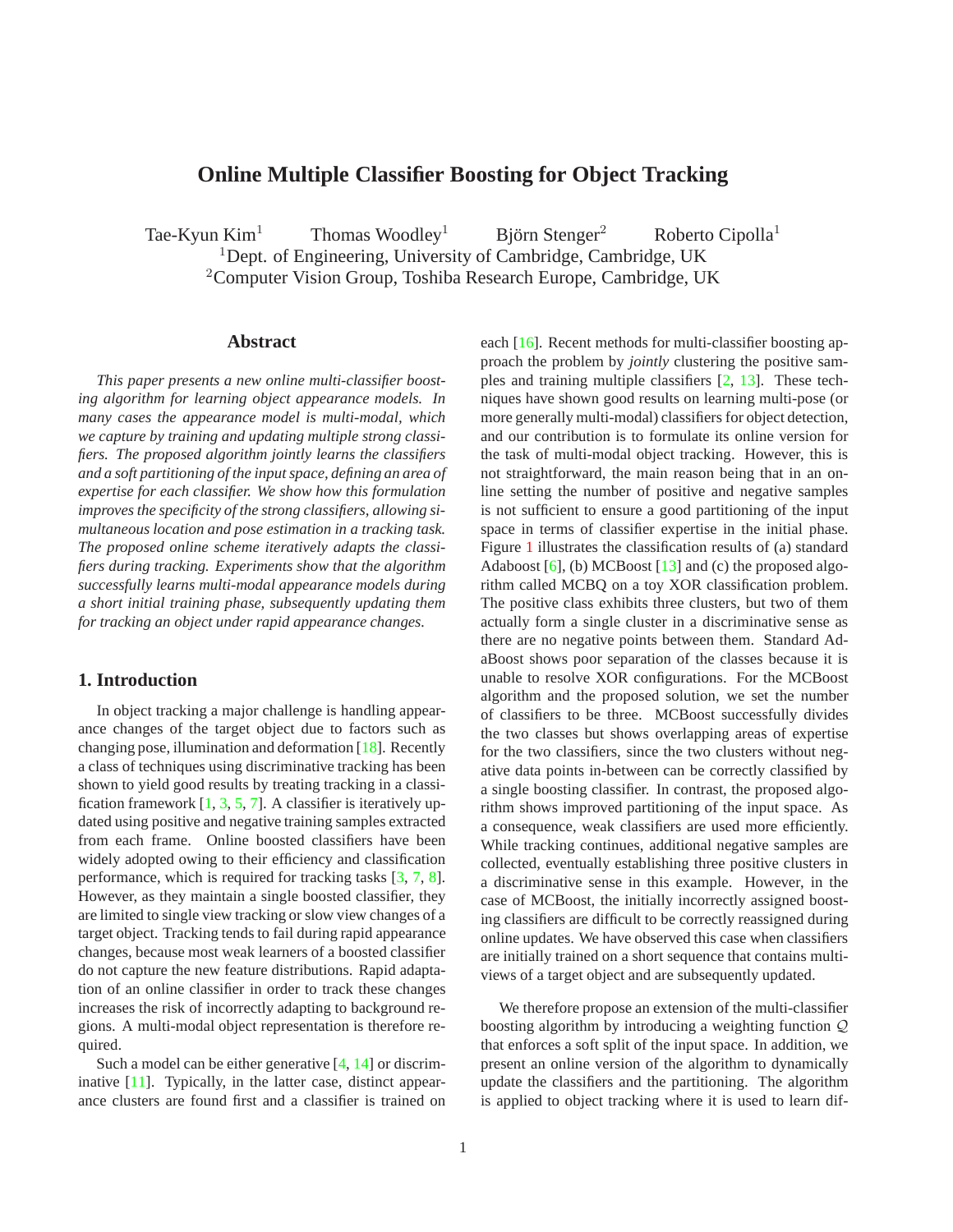<span id="page-1-2"></span>

<span id="page-1-0"></span>Figure 1. *Learning cluster-specific classifiers on toy data. The positive class (circles) exhibits three clusters and is surrounded by data from the negative class (crosses). (a) The classification result using a standard boosting classifier shows errors due to the XOR configuration (colored circles denote classification as positive class). (b) The Multi-classifier boosting algorithm of [\[13\]](#page-5-11) successfully divides the two classes but uses two boosting classifiers (blue and red line) in the same region, leading to inefficient use of weak classifiers. The two clusters with no negative data points between them can be correctly classified by a single boosting classifier. (c) The classification result of the proposed MCBQ algorithm shows improved classifier expertise.*

ferent appearance clusters during a short initial supervised learning phase.

The paper is organized as follows. We briefly review previous work on multi-classifier learning and object tracking. In section [3](#page-1-1) we propose MCBQ, an algorithm for multiclassifier boosting using the weighting function  $Q$  to learn multi-modal appearance models. Section [4](#page-2-0) shows an online version of MCBQ for tracking with a short initial learning phase and subsequently using an online update scheme. In the results section [5](#page-3-0) we compare the proposed MCBQ with standard boosting and the MCBoost algorithm in [\[13\]](#page-5-11). We also compare the performance with that of two recent methods, Semi-supervised Online Boosting [\[7\]](#page-5-4) and Online Multiple Instance Learning [\[3\]](#page-5-2).

# **2. Prior Work**

A number of online adaptation schemes have been proposed for object tracking  $[1, 5, 7]$  $[1, 5, 7]$  $[1, 5, 7]$  $[1, 5, 7]$ . The work in  $[5]$  introduced online feature selection for tracking, where in each frame the most discriminative features are chosen to compute likelihoods. *Ensemble Tracking* [\[1\]](#page-5-1) takes a similar approach by combining a small number of weak classifiers using AdaBoost. Online boosting for tracking [\[7\]](#page-5-4) introduced a scheme where features are selected from a pool of weak classifiers and combined into a strong classifier. Online schemes without any target model tend to suffer from drift. One solution is to introduce an object model that is learned prior to the tracking phase [\[8,](#page-5-5) [10\]](#page-5-13). This approach was first employed by Jebara and Pentland, who verified the tracker output with a classifier trained to detect the target object  $[10]$ . The work in  $[8]$  proposed semi-supervised learning, and included a boosted detector or simply the object region in the first frame as a prior to an online boosting scheme. A single AdaBoost classifier may not always be sufficient to capture multi-modal data, and one approach has been to cluster the data and train separate classifiers [\[11\]](#page-5-8).

Recently multi-classifier boosting was introduced, where clustering and classifier training is performed jointly [\[2,](#page-5-10) [13\]](#page-5-11). These methods have so far been applied to object detection, where the full training set is available from the beginning. However, direct application to the online tracking domain may lead to significant overlap of the classifier regions due to the small amount of initial data as explained in the previous section. In the case of classifier overlap, weak classifiers are used less efficiently and initially overlapping classifiers in the algorithm are difficult to separate during subsequent updates.

This paper takes the view that MCBoost is an example of a more general algorithm, where clustering can be based on desired properties. In order to achieve this we introduce a function  $Q$ , which weights the contributions of each classifier on a particular sample, similar to gating functions in Mixture of Experts models [\[12\]](#page-5-14).

Other related work is multiple instance learning (MIL) [\[17\]](#page-5-15). The algorithm learns with 'bags of examples' which in the positive case only need to contain at least one positive example, thus training data does not have to be aligned. The MIL boosting algorithm simultaneously detects positive samples in bags in order to train weak classifiers. The MCBoost algorithms in  $[2, 13]$  $[2, 13]$  can be seen as a multi-class extension of multiple instance learning where multiple classifiers, each of which simultaneously detects favored positive samples and learns weak learners for them, are trained. Both MIL and MCBoost are derived from the interpretation of boosting algorithms as gradient de-scent [\[15\]](#page-5-16). There is an online version of MIL Boosting for tracking [\[3\]](#page-5-2) and our proposed method in this paper can be seen as a multi-class extension of [\[3\]](#page-5-2).

## <span id="page-1-1"></span>**3. Joint Boosting And Clustering**

This section first briefly reviews multi-classifier boosting as proposed by  $[2, 13]$  $[2, 13]$  $[2, 13]$ , then details our improvements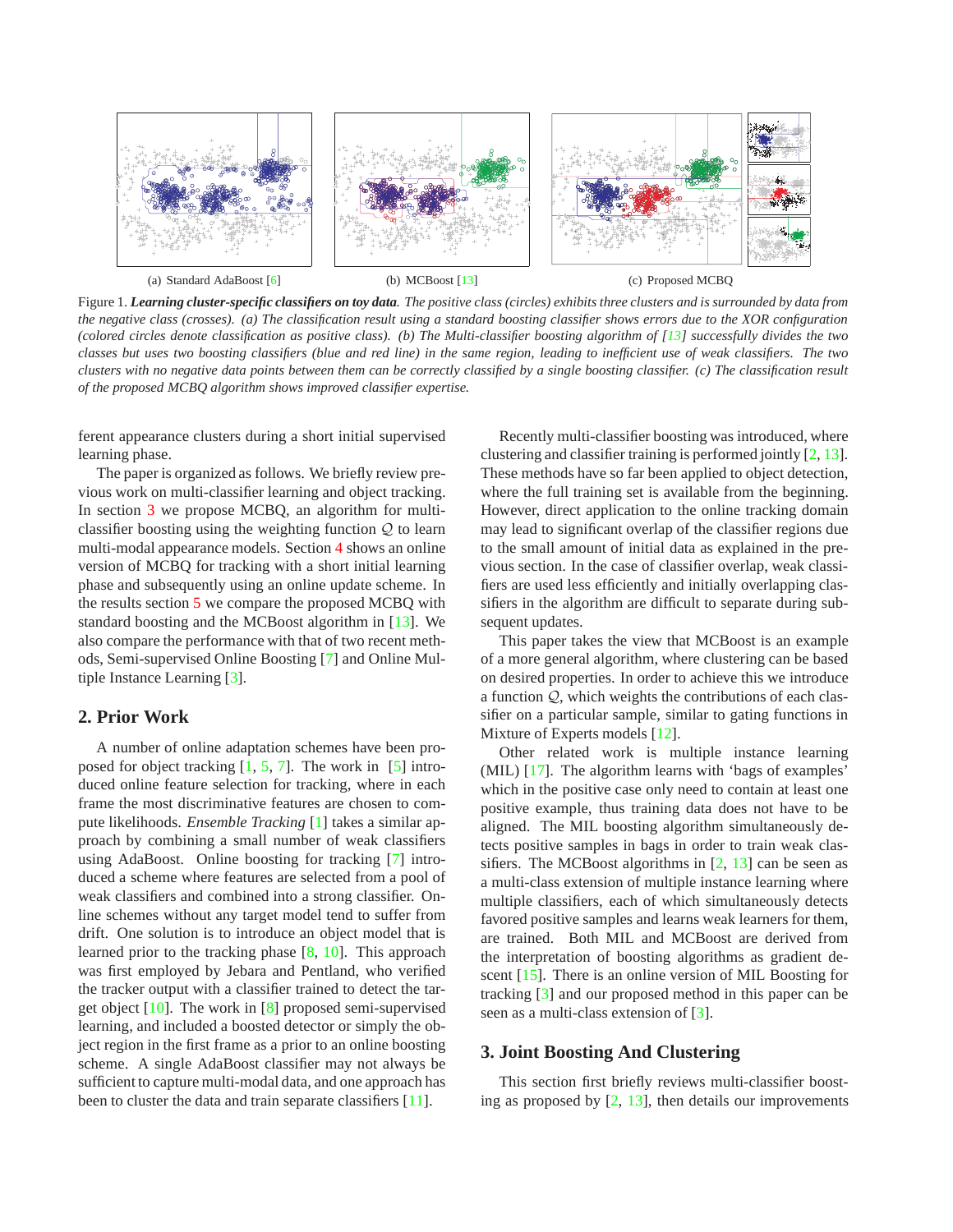<span id="page-2-3"></span>in the MCBQ algorithm. In both cases the following notation is used: Given is a set of *n* training samples  $x_i \in \mathcal{X}$ , where  $X$  is the input domain (in our case image patches), with labels  $y_i \in \{-1, +1\}$  corresponding to non-object and object, respectively. Additionally, each of the object samples can be considered belonging to one of  $K$  groups where the class membership is a priori unknown.

#### **3.1. Multi-Classifier Boosting**

In order to discriminate between object and non-object a boosting framework is used to train  $K$  strong classifiers  $H^k$ , where  $\mathbf{H}^k(\mathbf{x}_i) = \sum_t \alpha_t^k h_t^k(\mathbf{x}_i), k = 1, ..., K$ , and  $h_t^k$  is the  $t$ -th weak classifier of the  $k$ -th strong classifier weighted by  $\alpha_t^k$ . Each weak classifier comprises a simple visual feature and threshold, and each strong classifier  $H^k(\mathbf{x}_i)$  is trained to focus its expertise on one of the  $K$  groups. The key is the use of a *noisy OR* function to combine the output of strong classifiers. This function classifies a sample as positive if any of the  $K$  strong classifiers does so, and negative otherwise:

<span id="page-2-1"></span>
$$
p(\mathbf{x}_i) = 1 - \prod_k (1 - p^k(\mathbf{x}_i)), \tag{1}
$$

where  $p^k(\mathbf{x}_i) = 1/(1 + \exp(-\mathbf{H}^k(\mathbf{x}_i)))$ . Following standard AdaBoost [\[6\]](#page-5-12), a distribution of weights for the training samples is maintained, one distribution per strong classifier, and at each round the algorithm chooses a new weak classifier  $h_t^k$  with associated weight for each strong classifier, and updates the sample weights for the next round. For given weights, the algorithm finds  $K$  weak classifiers at the  $t$ -th round of boosting, to maximize  $\sum_i w_i^k h_t^k(\mathbf{x}_i)$ ,  $h_t^k \in \mathcal{H}$ , where  $h_t^k \in \{-1, +1\}$  and  $\mathcal H$  is a set of weak classifiers. The weak classifier weights  $\alpha_t^k$ ,  $k = 1, ..., K$  are then found by minimizing  $\mathcal{L}(\mathbf{H} + \alpha_t^k h_t^k)$  by line search, where  $\mathcal{L}$  is a loss function. Applying the AnyBoost method [\[15\]](#page-5-16), the sample weights are set as the negative gradient of the loss function  $\mathcal L$  with respect to the classifier score. Choosing  $\mathcal L$ to be the negative log likelihood, the weight of  $k$ -th classifier over  $i$ -th sample is updated by

$$
w_i^k = \frac{\partial \mathcal{L}}{\partial \mathbf{H}^k(\mathbf{x}_i)} = \frac{y_i - p(\mathbf{x}_i)}{p(\mathbf{x}_i)} p^k(\mathbf{x}_i).
$$
 (2)

Clearly the choice of  $K$ , the number of strong classifier, is important for good performance. One method, suggested in  $[13]$ , is to start with large values of K and select the number of distinctive clusters.

#### **3.2. Classifier Assignment**

Multi-classifier Boosting creates strong classifiers with different areas of expertise. However, it relies on the training data set containing negative samples which separate the positive samples into distinct regions in the classifiers' discriminative feature space. This also implies that there is

no guarantee of pose-specific clustering. In fact there is no constraint in the algorithm that enforces strong classifiers to focus on a unique area of expertise, and there is no concept of a metric space on which perceived clusters can be formed. We make the classifier assignment explicit by defining functions  $\mathcal{Q}^k(\mathbf{x}_i) : \mathcal{X} \to [0,1]$  which weight the influence of strong classifier  $k$  on a sample  $x_i$ . By mapping  $x_i$  into a suitable metric space, we can impose any desired clustering regime on the training set, thus  $Q$  defines a soft partitioning of the input space. The choice of  $Q$  is dependent on the application domain. In principle any function can be used that captures the structure of the input domain, i.e. that maps the samples to meaningful clusters. In this paper  $Q$  is defined by a K-component Gaussian mixture model in the space of the first  $d$  principal components of the training data. The  $k$ -th GMM mode defines the area of expertise of the  $k$ -th strong classifier. The GMM is updated using a EM-like algorithm alongside the weak classifiers in the boosting algorithm:

Algorithm 1 Updating Weighting Function  $\mathcal{Q}^k$ 1. Calculate the likelihood of each of the samples under the *k*-th strong classifier,  $p^k(\mathbf{x}_i)$ 

2. Set the new probability of the sample being in the  $k$ th GMM component as its current  $Q$  value scaled by the likelihood from the classifier,  $\mathcal{Q}^k(\mathbf{x}_i) p^k(\mathbf{x}_i)$ 

3. Update the  $k$ -th cluster by the mean and covariance matrix of the samples under this probability.

The new noisy-OR function in Equation [1](#page-2-1) becomes:

$$
p(\mathbf{x}_i) = 1 - \prod_k (1 - \mathcal{Q}^k(\mathbf{x}_i) p^k(\mathbf{x}_i)),
$$
 (3)

leading to the new weight update equation:

<span id="page-2-2"></span>
$$
w_i^k = \frac{\partial \mathcal{L}}{\partial \mathbf{H}^k(\mathbf{x}_i)} = \frac{y_i - p(\mathbf{x}_i)}{p(\mathbf{x}_i)} \frac{\mathcal{Q}^k(\mathbf{x}_i) p^k(\mathbf{x}_i) (1 - p^k(\mathbf{x}_i))}{1 - \mathcal{Q}^k(\mathbf{x}_i) p^k(\mathbf{x}_i)}.
$$
\n(4)

The full MCBQ algorithm is summarized in Algorithm 2. Note that compared to the original multi-classifier boosting algorithm additional steps 1, 2, and 8 are required and step 7 is modified.

#### <span id="page-2-0"></span>**4. Online MCBQ for Object Tracking**

The goal is to learn an object-specific appearance model using a short initial training sequence in order to guide the tracker [\[8,](#page-5-5) [14\]](#page-5-7). The number of training samples is limited, but is sufficient to bootstrap the classifier. Subsequently, we would like the tracker to remain flexible to some appearance changes while using the learned model as an anchor.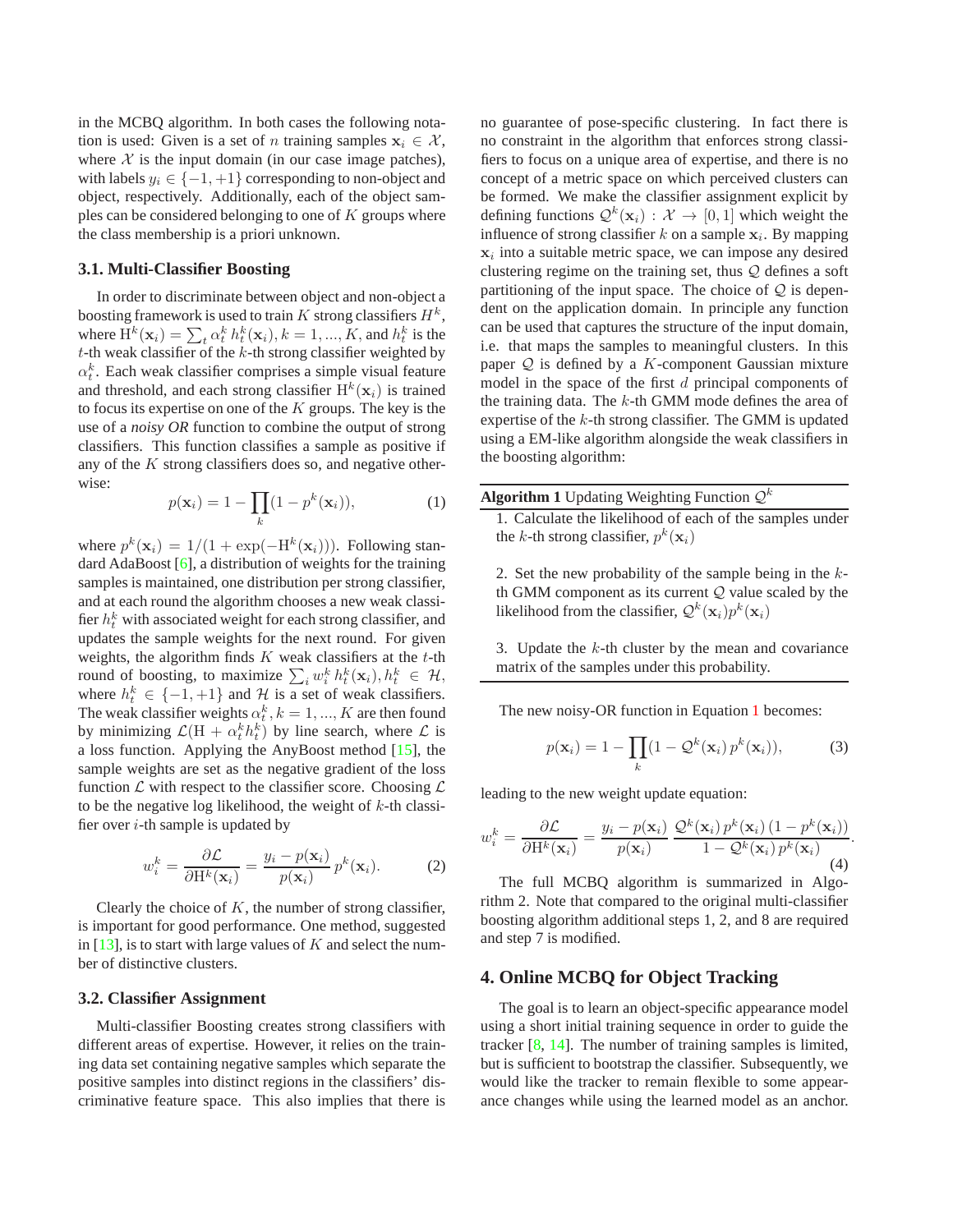<span id="page-3-5"></span>**Algorithm 2** Multi-classifier Boosting with Weighting Function  $Q$  (MCBQ)

**Input:** Data set  $(x_i, y_i)$ , set of pre-defined weak learners. **Output:** Multiple strong classifiers  $H^k(\mathbf{x}_i)$ , weighting function  $Q^k(\mathbf{x}_i)$ .

- 1. Initialize  $Q$  with a Gaussian mixture model
- 2. Initialize weights  $w_i^k$  to the values of  $Q^k(\mathbf{x}_i)$ .
- 3. Repeat for  $t = 1, ..., T$
- 4. Repeat for  $k = 1, ..., K$
- 5. Find weak learners  $h_t^k$  maximizing  $\sum_i w_i^k h_t^k(\mathbf{x}_i)$ .
- 6. Compute weights  $\alpha_t^k$  maximizing  $\mathcal{L}(\mathbf{H}^k + \alpha_t^k \mathbf{h}_t^k)$ .
- 7. Update weights by Equation [4.](#page-2-2)
- 8. Update weighting function  $Q^k(\mathbf{x}_i)$  by Algo 1.
- 9. End
- 10. End

This motivates the following approach of iteratively adapting multiple strong classifiers with MCBQ.

In order to move MCBQ into an online setting we need a mechanism for rapid feature selection and incremental updates of the weak classifiers as new training samples become available. The online boosting algorithm [\[7\]](#page-5-4) addresses this issue, allowing for the continuous learning of a strong classifier from training data. The key step is, at each boosting round, to maintain error estimates from samples seen so far, for a pool of weak classifiers. At each round  $t$  a *selector*  $S_t$  maintains these error estimates for weak classifiers in its pool, and chooses the one with the smallest error to add to the strong classifier.

To summarize, our tracking algorithm contains twostages: Firstly, training data is assembled in a supervised learning stage, where the system is given initial samples which span the extent of all appearances to be classified. An initial MCBQ classifier is then built rapidly from this data. Secondly, additional training samples are supplied to update the classifier with new data during tracking.

## **4.1. Weak Learning and Selection**

All weak classifiers use a single Haar-like feature. For online learning from a feature  $f$  and labeled samples  $(\mathbf{x}_i, y_i)$  we create a decision threshold  $\theta_m^k$  with parity  $p_m^k$ from the mean of feature values seen so far for positive and negative samples, where each feature value is weighted by the corresponding image weight:

<span id="page-3-1"></span>
$$
h_{t,m}^k(\mathbf{x}_i) = p_m^k \operatorname{sign}(f(\mathbf{x}_i) - \theta_m^k),\tag{5}
$$

<span id="page-3-2"></span>
$$
\theta_m^k = (\mu^{k,+} + \mu^{k,-})/2, \quad p_m^k = \text{sign}(\mu^{k,+} - \mu^{k,-}), \tag{6}
$$

<span id="page-3-3"></span>
$$
\mu^k = \frac{\Sigma_i |w_i^k| f(\mathbf{x}_i)}{\Sigma_i |w_i^k|}.
$$
\n(7)

The error of the weak classifier is then given as the normalized sum of the weights of mis-classified samples:

<span id="page-3-4"></span>
$$
e_{t,m}^k = \frac{\sum_i \mathbf{1}(h_{t,m}^k(x_i) \neq y_i)|w_i^k|}{\sum_i |w_i^k|}.
$$
 (8)

A weak classifier can then be chosen from a pool as the one giving the minimum error.

#### **4.2. Supervised Learning**

During the supervised learning stage, we have a set of weighted samples, and a global feature pool  $\mathcal F$ . Weight distributions are initialized to randomly assign positive samples to a strong classifier  $k$ , and at each round  $t$  and strong classifier  $k$  the equations [5,](#page-3-1) [6,](#page-3-2) [7,](#page-3-3) [8](#page-3-4) are applied to initialize and select a weak classifier based on exact errors. In order to facilitate selection at the incremental update stage, we store in each selector  $S_t^k$ , for the positive and negative samples (1) for each feature value, the sum of weights of samples with that value, and (2) the sum of image weights.

To improve speed, each selector only keeps the best  $M$ performing weak classifiers for use in the incremental update stage. After each round of boosting, image weights are updated as in Equation [4,](#page-2-2) and voting weights calculated based on the error of the chosen weak classifier.

#### **4.3. Incremental Update**

Once the initial classifier has been created, it can be updated with new samples. Weights for positive samples are initialized based on their classification responses from each of the component strong classifiers in the MCBQ classifier, and the sample is passed through the boosting framework. The summations stored in each selector can be updated from the new sample, and thus the new classification thresholds for the weak classifiers calculated using equations [5,](#page-3-1) [6,](#page-3-2) [7.](#page-3-3) The error values from Equation [8](#page-3-4) are used to choose the best weak classifier to add to the strong classifier. Finally, the worst-performing weak classifier is replaced with a new randomly-generated one. Note that in the case of  $Q$  being defined as a Gaussian mixture in PCA space, we update the PCA space by the algorithm of Hall *et al*. [\[9\]](#page-5-17) before updating  $Q$ . Pseudo-code is given in Algorithm 3.

#### <span id="page-3-0"></span>**5. Results**

**Pose Clustering.** For this experiment we captured short training and testing sequences (about 100 frames each) of a face rotating from left to right, see Fig. [2.](#page-4-0) We trained classifiers using MCBoost [\[13\]](#page-5-11) and the MCBQ algorithm on face images and random patches sampled from the training sequence. In both cases the number of strong classifiers  $K$  is set to 3 by hand. The  $Q$  function is defined by a 3-component Gaussian mixture on the first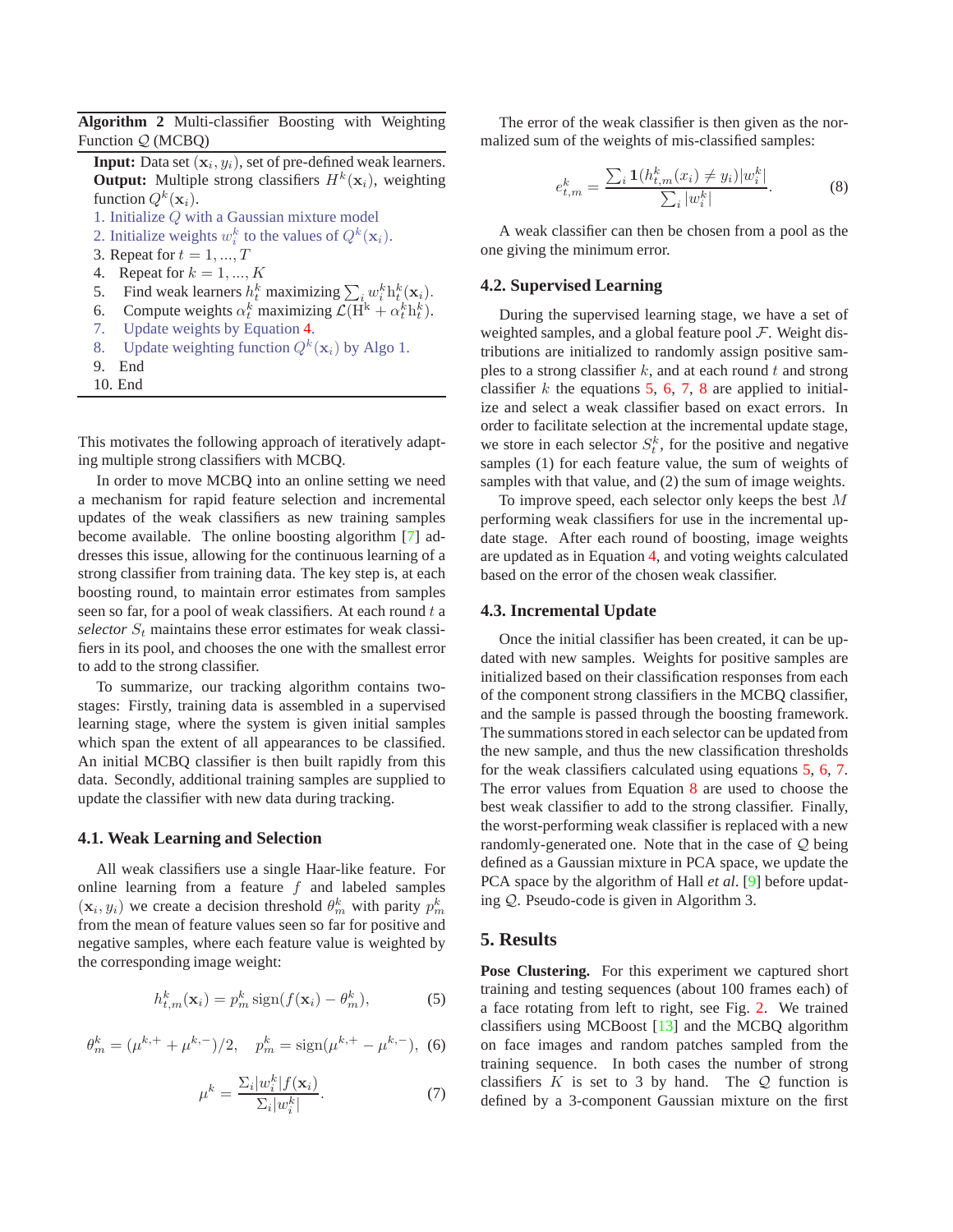## <span id="page-4-2"></span>**Algorithm 3** Online MCBQ – Incremental Update

**Require:** Labeled training image  $(\mathbf{x}_i, y_i), y_i \in \{-1, +1\}.$ **Require:** MCBQ classifier  $H^k(\mathbf{x}_i)$ ,  $k = 1, ..., K$ . // Initialize sample weight

 $w_i^k = \mathcal{Q}^k(\mathbf{x}_i)/\sum_k \mathcal{Q}^k(\mathbf{x}_i)$ 

// For each round of boosting

**for**  $t = 1, \ldots, T$  **do** 

// For each strong classifier, update selector  $\mathbf{S}^k_t$ 

**for**  $k = 1, \ldots, K$  **do** 

// Update the selector's weak classifiers

**for**  $m = 1, 2, ..., M$  **do** 

// Update cached weight sums from sample's feature value, for positive and negative samples // Update classification threshold and parity

Update  $(h_{t,m}^k, (\mathbf{x}_i, y_i), w_i^k)$ 

// Calculate new error  $e_{t,m}^k$ 

$$
e_{t,m}^k = \sum_i \mathbf{1}(h_{t,m}^k(\mathbf{x}_i) \neq y_i)|w_i^k|
$$

**end for**

// Choose the weak classifier with the lowest error  $m^* = \text{argmin}_m (e_{t,m}^k), h_t^{k*} = h_{t,m^*}^k$  and  $e_t^{k*} =$  $e_{t,m*}^k$ // Calculate voting weight  $\alpha_t^k = \frac{1}{1 + \exp\{-\ln\left(\frac{1 - e_t^{k*}}{e_t^{k*}}\right)}}$ ) }

 $\frac{1}{\sqrt{2}}$  Replace the weak classifier with the highest error  $m^- = \text{argmax}_m \left( e_{t,m}^k \right)$  and replace  $h_{t,m}^k$ **end for**

// Update  $\mathcal{Q}^k(\mathbf{x}_i)$  function // Update importance weights by Equation [4,](#page-2-2) then renormalize.

**end for**

30 principal components. The graph in Fig. [2](#page-4-0) shows the contribution of each strong classifier on the test sequence. The MCBoost algorithm shows no clear pose-specific response, while MCBQ has successfully captured three distinct pose clusters, left, right, and center, as shown by the changes in classifier weights.

**Tracking Performance.** In order to evaluate the performance on the multi-appearance tracking problem, we captured four sequences where the target object rapidly changes its pose. The sequences are *toyface* (452 frames), *handball* (210 frames), *cube* (357 frames), and *face* (185 frames). We also compared on the public *Sylvester* sequence (1345 frames). The performance was evaluated against manually labeled ground truth. We compared AdaBoost, MCBoost and MCBQ trackers (both manually set to  $K = 2$ ), as well as two publicly available trackers, Semisupervised Boosting [\[8\]](#page-5-5) and MIL tracking [\[3\]](#page-5-2). For each



<span id="page-4-0"></span>Figure 2. *Improved pose expertise: Plots of the contributions of three strong classifiers given the image input (bottom row).* **(a)** *MCBoost [\[13\]](#page-5-11) shows no clear separation of expertise over different poses, while* **(b)** *MCBQ has learned pose-specific classifiers, corresponding to left, center and right view of the face.*

<span id="page-4-1"></span>Figure 3. *Positive class samples for training. A subset of the positive samples is shown for the four sequences.*

sequence the initial classifier was trained on a short initial training set (25-40 frames), capturing the appearance variation, and updated online during tracking. Examples of positive training samples are shown in Fig. [3.](#page-4-1) Because such a training set is generally not available for public tracking sequences, the training data for the *Sylvester* sequence was constructed by randomly sampling 30 frames from the whole sequence. For AdaBoost, MCBoost and MCBQ 50 random patches per frame were collected as negative class samples. We stopped boosting rounds when the classification error reached zero on the training samples. The public code for semi-supervised Boosting and MIL tracking was modified so that these methods can also be trained on the initial set, otherwise their default parameters were used. Parameter settings were unchanged for all experiments. Fig. [4](#page-5-18) shows the tracking errors on the five sequences, and Table [1](#page-5-19) shows the mean error for each tracker (for SemiBoost the best of five runs is shown). While none of the algorithms was able to successfully track the target in all sequences, MCBQ showed the best overall performance, in particular outperforming AdaBoost and MCBoost. The MIL tracker performed best on two sequences, however, was not able to recover from drift in two of the other sequences. Overall, the single classifier trackers tend to adapt to a current appearance mode forgetting previous appearance modes, which often makes them fail when target objects rapidly change appearance modes. Fig. [5](#page-5-20) shows example frames from the test sequences.

## **6. Conclusion**

This paper proposed MCBQ, a multi-classifier boosting algorithm with a soft partitioning of the input space. This is achieved with a weighting function  $Q$  ensuring that coherent clusters are formed. We applied the method to simultaneous tracking and pose estimation. The learned model allows tracking during rapid pose changes, since it cap-